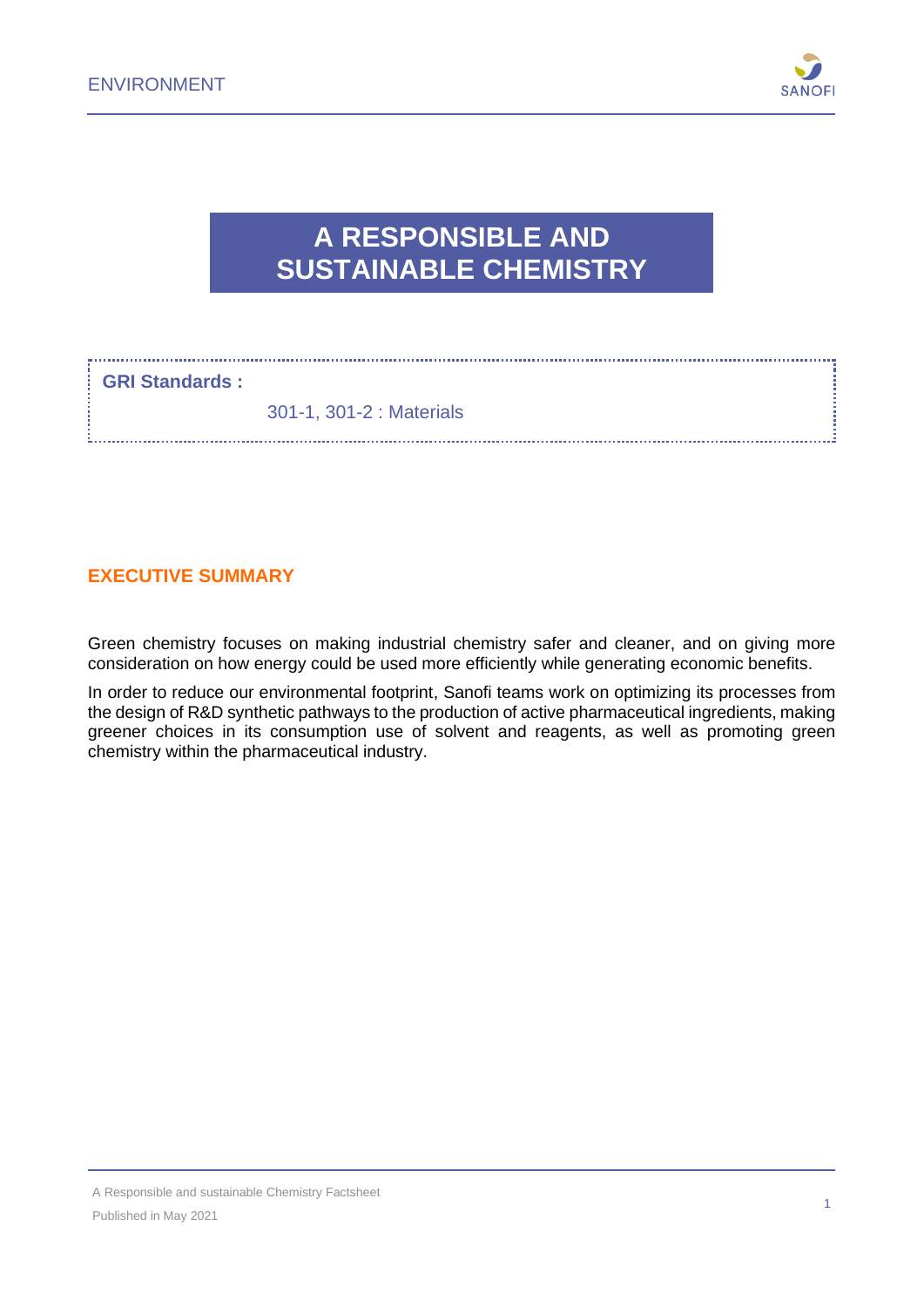# **TABLE OF CONTENTS**

| 3.5. Promoting green chemistry within the pharmaceutical industry 7 |
|---------------------------------------------------------------------|

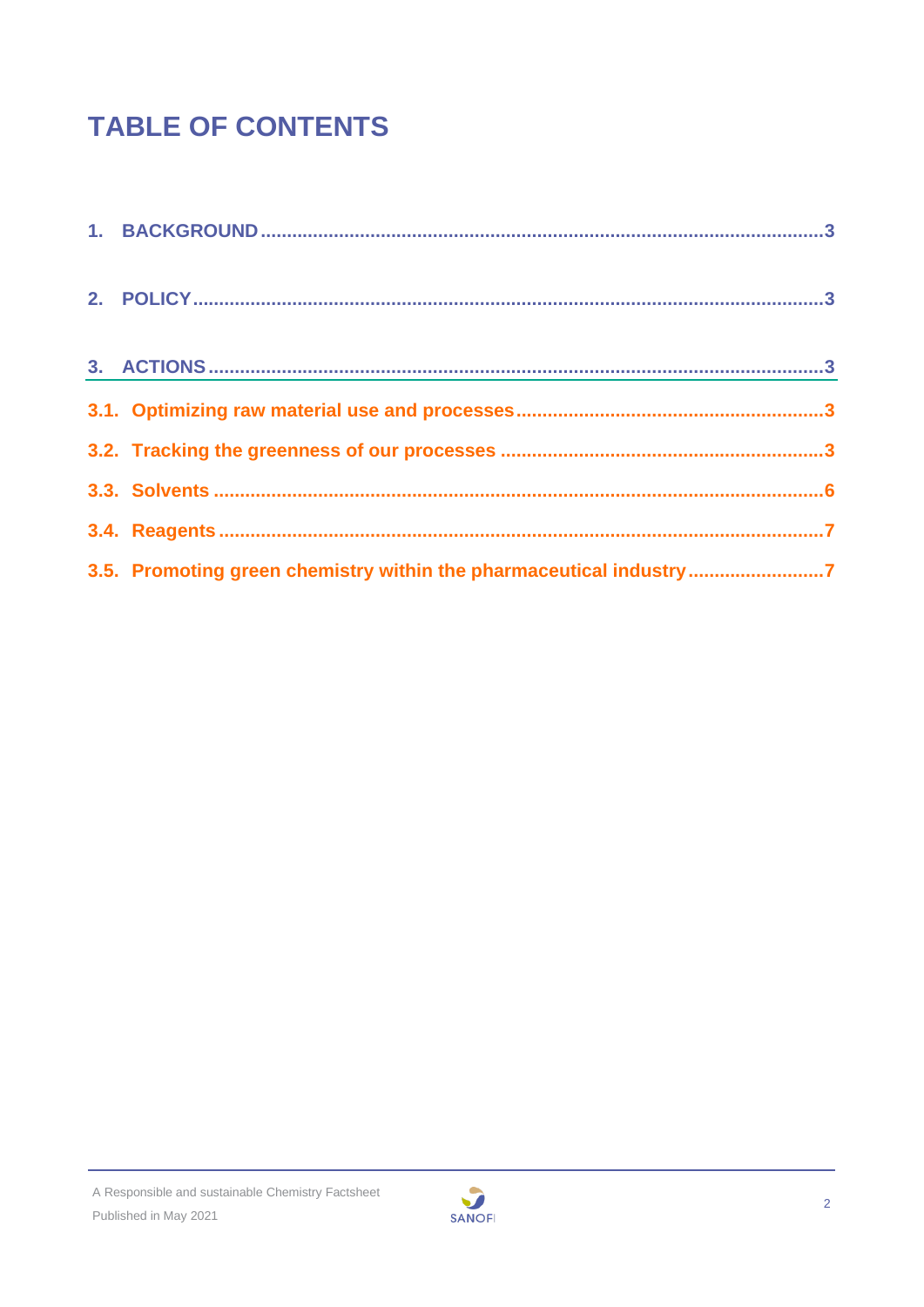## <span id="page-2-0"></span>**1. BACKGROUND**

Chemistry is an integral part of our pharmaceutical business. Green chemistry is understood to have minimal impacts on the environment and on human health, and also to be cost effective.

Over the past decade, the pharmaceutical industry has been moving toward the application of green chemistry principles, mainly by introducing new production and analytical technologies, using greener solvents, and emphasizing catalysis and enzymatic chemistry.

Green chemistry focuses on making industrial chemistry safer and cleaner, and on giving more consideration on how energy could be used more efficiently while generating economic benefits. This concept is driven by efficiency combined with environmental responsibility, to offer enhanced chemical-process economics.

To quote the words of Paul Anastas, who introduced the term "green chemistry" in 1991: "It's more effective, it's more efficient, it's more elegant, and it's simply better chemistry!"

*To discover the 12 Principles of Green Chemistry, visit the ACS Green Chemistry Institute® website: [http://www.acs.org/content/acs/en/greenchemistry/what-is-green-chemistry/principles/12](http://www.acs.org/content/acs/en/greenchemistry/what-is-green-chemistry/principles/12-principles-of-green-chemistry.html) [principles-of-green-chemistry.html](http://www.acs.org/content/acs/en/greenchemistry/what-is-green-chemistry/principles/12-principles-of-green-chemistry.html)*

## <span id="page-2-1"></span>**2. POLICY**

With a long history in active ingredient manufacturing, Sanofi is committed to improving its drug manufacturing processes so that it minimizes the impact on the environment.

Each development team involved in the design and improvement of our chemical and biotechnical processes for producing our active ingredients is intently focused on this goal. In support of our corporate commitment, we have taken a number of tangible steps to reduce our environmental footprint — from the design of our R&D synthetic pathways, to the production of active pharmaceutical ingredients (APIs) in our plants.

## <span id="page-2-2"></span>**3. ACTIONS**

#### <span id="page-2-3"></span>**3.1. Optimizing raw material use and processes**

Throughout the chemical and biochemical product development stages that are part of manufacturing drugs, Sanofi teams make decisions about the processes they use based on criteria designed to protect the health and safety of employees while preserving the environment.

Sanofi uses a KPPI (Key Process Performance Indicators) analysis tool for all its projects to guide chemists in the selection of synthesis routes, evaluate the critical parameters in terms of cost and HSE performances and allow a more targeted process improvement.

## <span id="page-2-4"></span>**3.2. Tracking the greenness of our processes**

Medicines are often produced using large amounts of input materials to obtain very small amounts of active ingredients, which corresponds to low mass efficiency. Developing and producing drugs this way is not only costly, but harmful for the environment.

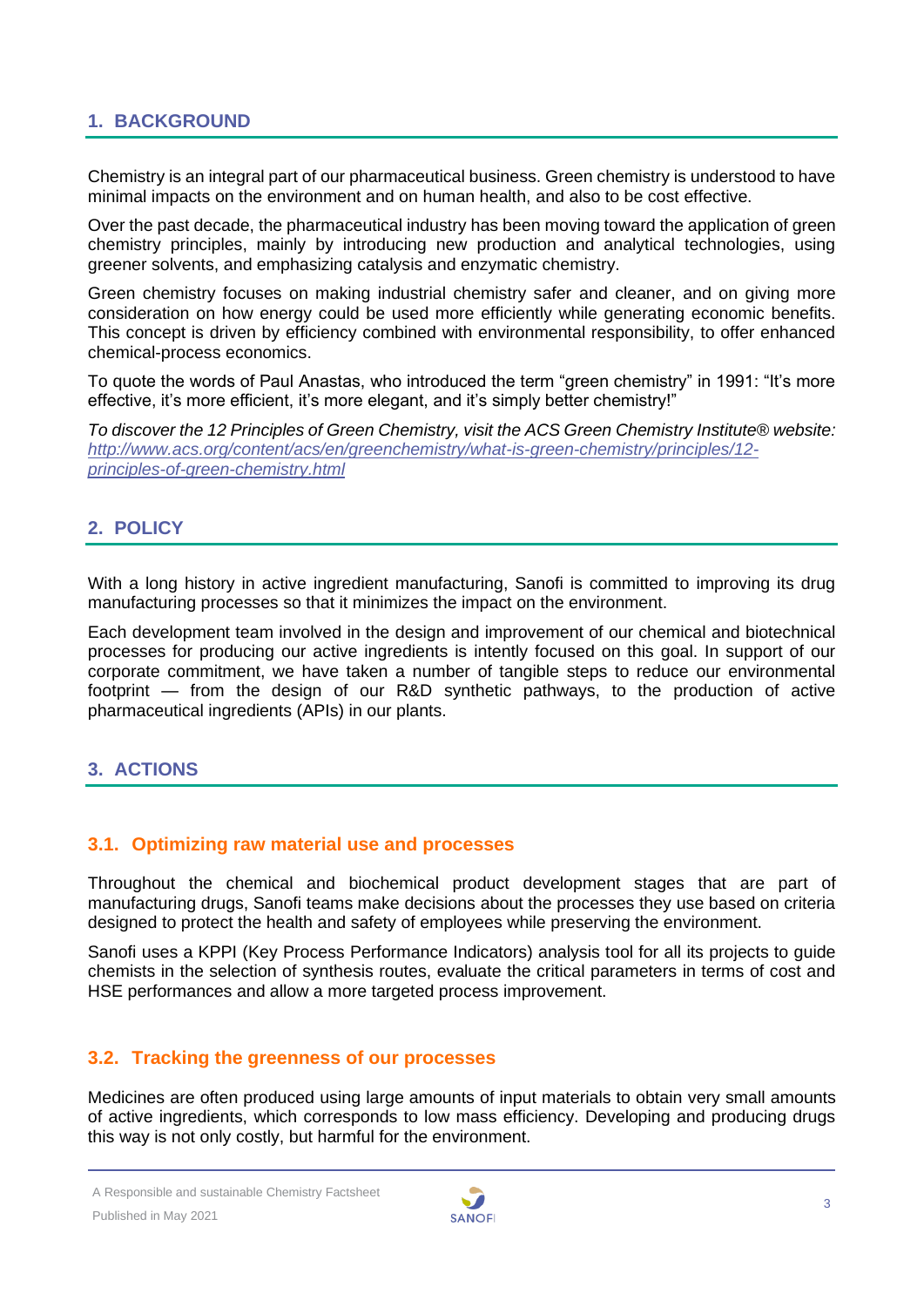Since 2019, Sanofi has relaunched its efforts at the development process level to implement:

- Biocatalysis The expected positive impact is to design benign chemicals, and better prevent accident use of renewable feedstocks and reduce derivatives,
- Flowchemistry (continuous chemistry). The expected positive impact is ot have less hazardous synthesis, design benign chemistry, including benign solvents and auxilairies, design for energy efficiency, reinforce real time analysis for pollution prevention.

The engagement of Industrial Affairs in digital should allow Sanofi better monitoring in real-time.

Benchmarking shows that the pharmaceutical industry typically uses about 100 kg of raw material to produce 1 kg of active pharmaceutical ingredient. This 1% mass efficiency compares to about 20% for fine chemicals and 50% for bulk chemicals.

We also face the trend of shifting towards biotechnologies, i.e. processes based on fermentation with micro-organisms for the synthesis of active molecules. This evolution means that fewer chemical steps are necessary, but fermentation processes have other environmental impacts (mainly biological chemical oxygen demand, or COD, load to wastewater treatment).

Experts from within the industry, as well as health authorities such as the U.S. Food and Drug Administration (FDA) and European Medicines Agency (EMA), recommend that drug companies focus greater attention on this issue. To this end, it is essential to adopt a common metric to measure progress toward more sustainable manufacturing.

To meet these requirements, the American Chemical Society-Green Chemistry Institute-Pharmaceutical Roundtable (ACS-GCI-PR) implemented, among other indicators, the Process Mass Intensity (PMI) indicator. PMI measures the mass (weight) of the produced API compared to the mass (weight) of substrates, reagents, solvents, and process water used to manufacture the API. As a member of ACS-GCI-PR, Sanofi uses PMI as a key metric for process greenness.

The initial PMI assessments of our products reveal that our figures are clearly within the pharmaceutical industry range.

However, the PMI alone does not enable a detailed view of process improvement.

In order to remedy to this limitation, a working group from Process Development has met several times since 2013 to investigate appropriate qualitative and quantitative indicators including process efficiency as well as economic and environmental criteria at different development stages, such as:

- Design of industrial synthesis pathways at laboratory scale
- Process development and optimization
- Continuous process improvement at industrial level

The aim of this investigation is to give better guidance to the operating teams, based on relevant KPIs, and focus on the key sustainable activities.

The key process performance indicator (KPPIs) tool and our solvent selection guide were some of the deliverables of this working group.

The amount of solvent and the amount of water used in the process are also considered to be important environmental metrics.

In 2018 most of our commercial products were evaluating using KPPIs tool and action plans for process improvement identified. For instance, for Apomorphine, process improvement should lead to a cost of goods decrease of 50% and a capacity increase of 270%

In each case, the process improvement program was oriented by the outcome of the study.

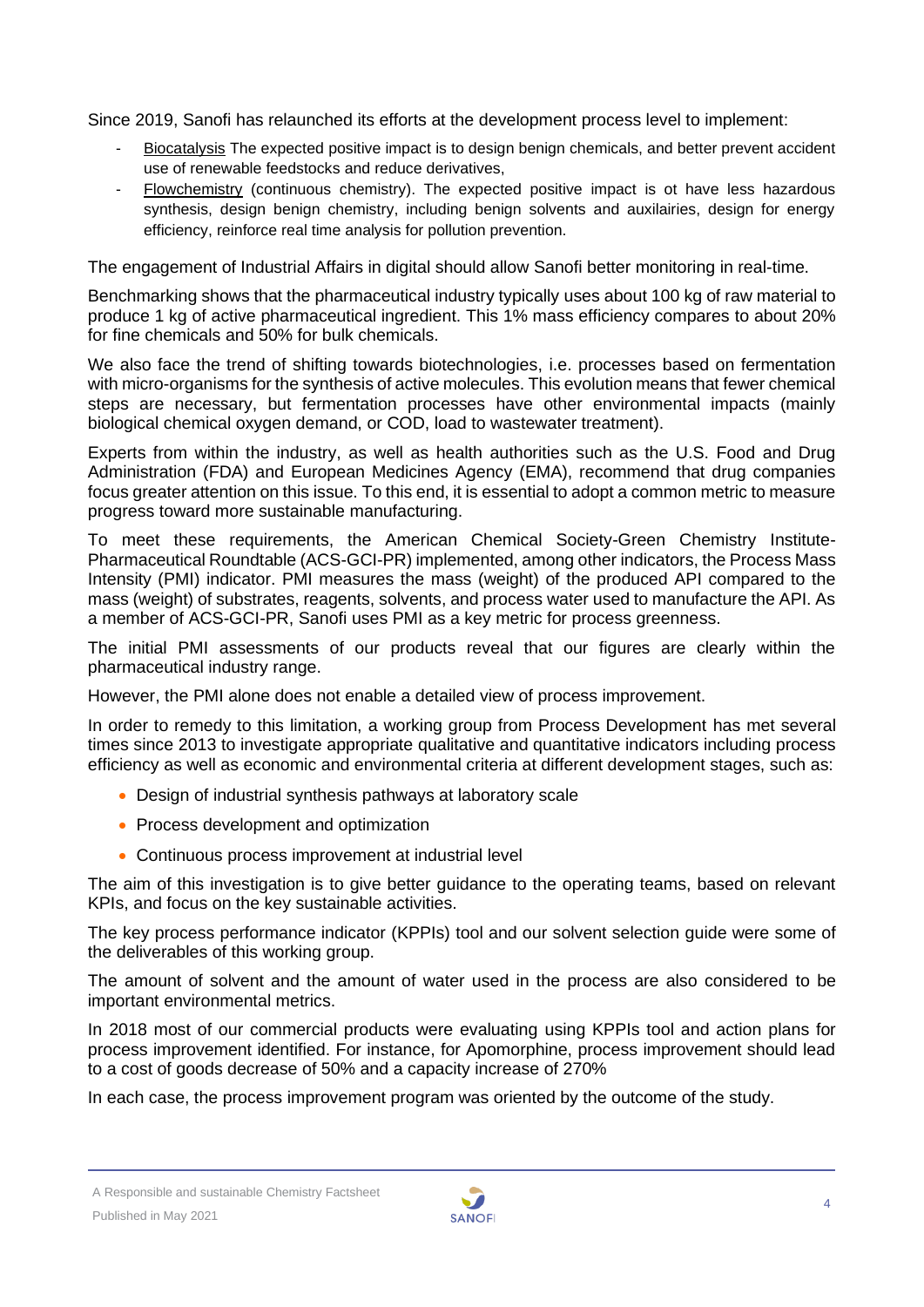In parallel, within the framework of our continuous process improvement program we were able to achieve a remarkable reduction of either solvent or water consumption for some of our industrially manufactured products (APIs or intermediates).

For example:

| <b>Product</b>              | <b>Index</b> | <b>Initial</b>           | <b>Optimized</b> |
|-----------------------------|--------------|--------------------------|------------------|
| Fexinidazole (API)          | SI           | 88                       | 15               |
| Irbesartan (Intermediate-1) | SI           | <b>Total suppression</b> |                  |
| Irbesartan (Intermediate-2) | <b>PMI</b>   | 12.1                     | 7.9              |
| Lasamide (API)*             | WI           | 64.50                    | 25.7             |

\* implemented in production in 2017

The solvent index (SI) calculates the ratio of the total solvent consumed in the process to the mass of the isolated product.

The water index (WI) calculates the ratio of the total process water consumption to the mass of the isolated product.

In 2017, the process improvement in Ankleshwar (India) won the golden award at Sanofi Industrial Affairs Innovation Awards for their project "Environment Protection by reducing wastewater of Lasamide".

In 2018, a new working group has been initiated with the objective to develop a complete assessment based on raw data already available in our KPPI tool, and to provide an easy-to-understand visual representation that quantifies improvements throughout the development process. This global evaluation of the performance of our processes will not be only based on economic or overall yield aspects but also on all HSE considerations. 15 key metrics were identified and scored. Among these parameters, we can mention, productivity, solvent recycling, HSE scores of solvents and reagents used, potential air emission, PMI, Hazardous substances in water, solvent index, energy, etc…

A color code was also assigned automatically to each metric, and a Scorecard with a global score is generated for each process. This data visualization is now available and allows us to compare different processes performance with the ability to see details at step level. This powerful tool dedicated to R&D teams allows to evaluate environmental performance of any process very early in development cycle till Life cycle management and helps developers to focus on the most critical tasks all along development and production.

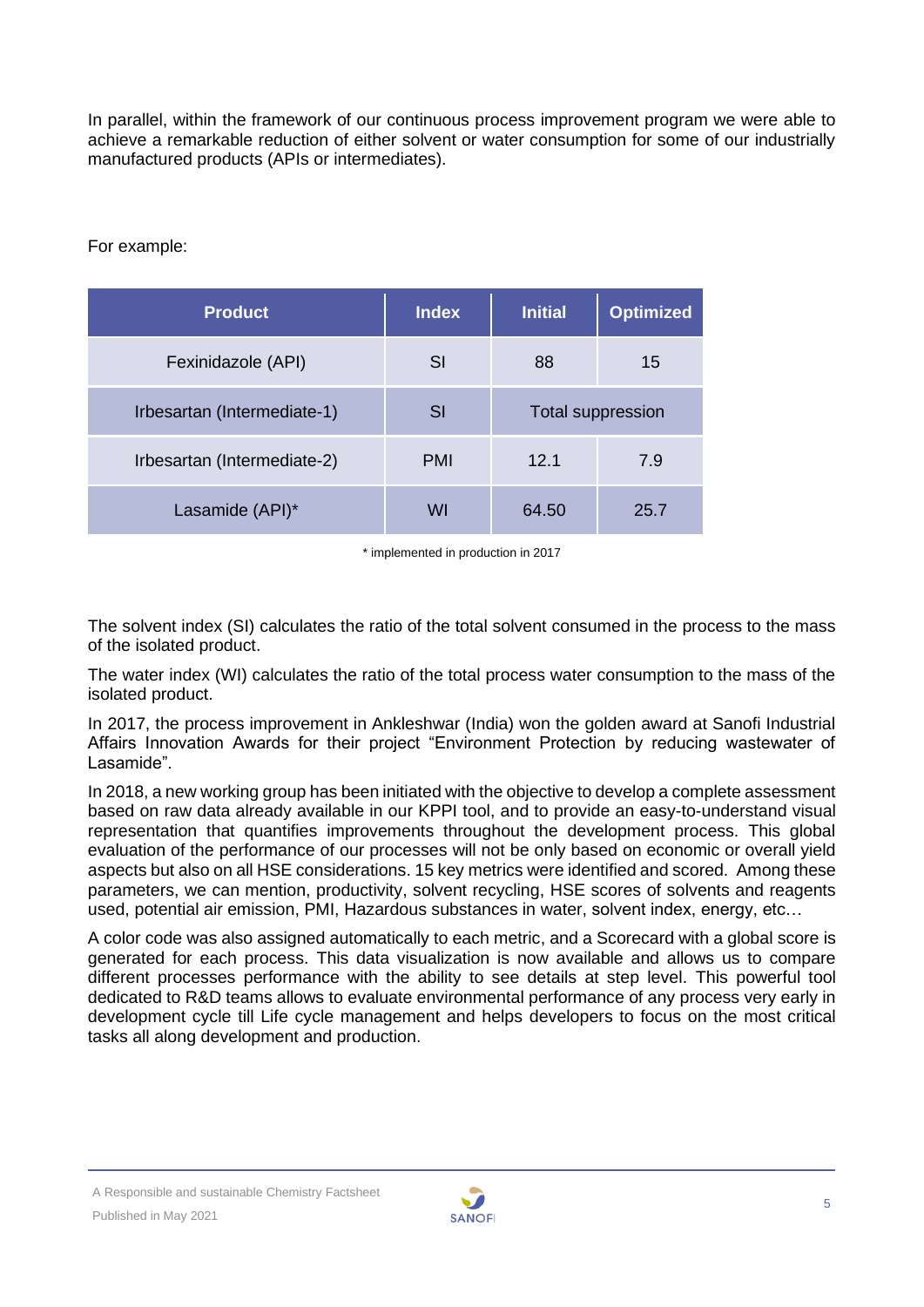## <span id="page-5-0"></span>**3.3. Solvents**

#### **3.3.1. Making choices when it comes to solvent use**

From the earliest stages of product development, teams are encouraged to use reagents and solvents that pose the least possible hazard. To help teams make decisions on a daily basis, Sanofi has developed an internal guide on the appropriate use of solvents for the design of drugmanufacturing processes.

The vast majority of energy, chemical reagent, and solvent reduction occurs during scale-up and the manufacturing of medicines, rather than during the drug-research phase. Even after an active ingredient is in the production phase, industrial development teams continue to optimize chemical and biochemical processes whenever possible. Choices made during the industrial development phase are often difficult to change later on, which is why it is important to make sustainable decisions early in the development process, taking into account future manufacturing and scale-up.

To choose substances and materials with the least environmental impact, the company has established processes designed to:

- Select the least toxic solvent
- Reduce the quantities of solvents used in industrial processes
- Recycle solvents whenever possible

The guide that was developed, "Sanofi's solvent selection guide: a step toward more sustainable processes<sup>1</sup>." ," was published in November 2013 and is available at [http://pubs.acs.org/doi/abs/10.1021/op4002565.](http://pubs.acs.org/doi/abs/10.1021/op4002565) An update of the Sanofi's solvent quide is ongoing and will be available by mid 2021.

#### **3.3.2. Optimizing solvent consumption**

Solvents used in the production processes are either purchased ("consumed" quantities) or regenerated at Sanofi sites.

To decrease the use of non-renewable raw materials, the company focuses on three areas:

- Process optimization
- Recycling (when possible)
- Incineration with energy recovery

Sanofi has initiated a solvent management plan in 2015 to improve solvent reporting. Thanks to this action plan, we have improved the accuracy of our solvent figures ever since.

For example, in 2020 we prevented 110,126 tons of solvent waste by regenerating solvents and feeding them back into our industrial processes.



<sup>1</sup> Prat, D., Pardigon, O., Flemming, H., Letestu, S., Ducandas, V., Isnard, P., Guntrum, E., Senac, T., Ruisseau, S., Cruciani, P. and Hosek, P. (2013). "Sanofi's solvent selection guide: a step toward more sustainable processes," in *Organic Process Research and Development*, 17(12), pp.1517-152.

A Responsible and sustainable Chemistry Factsheet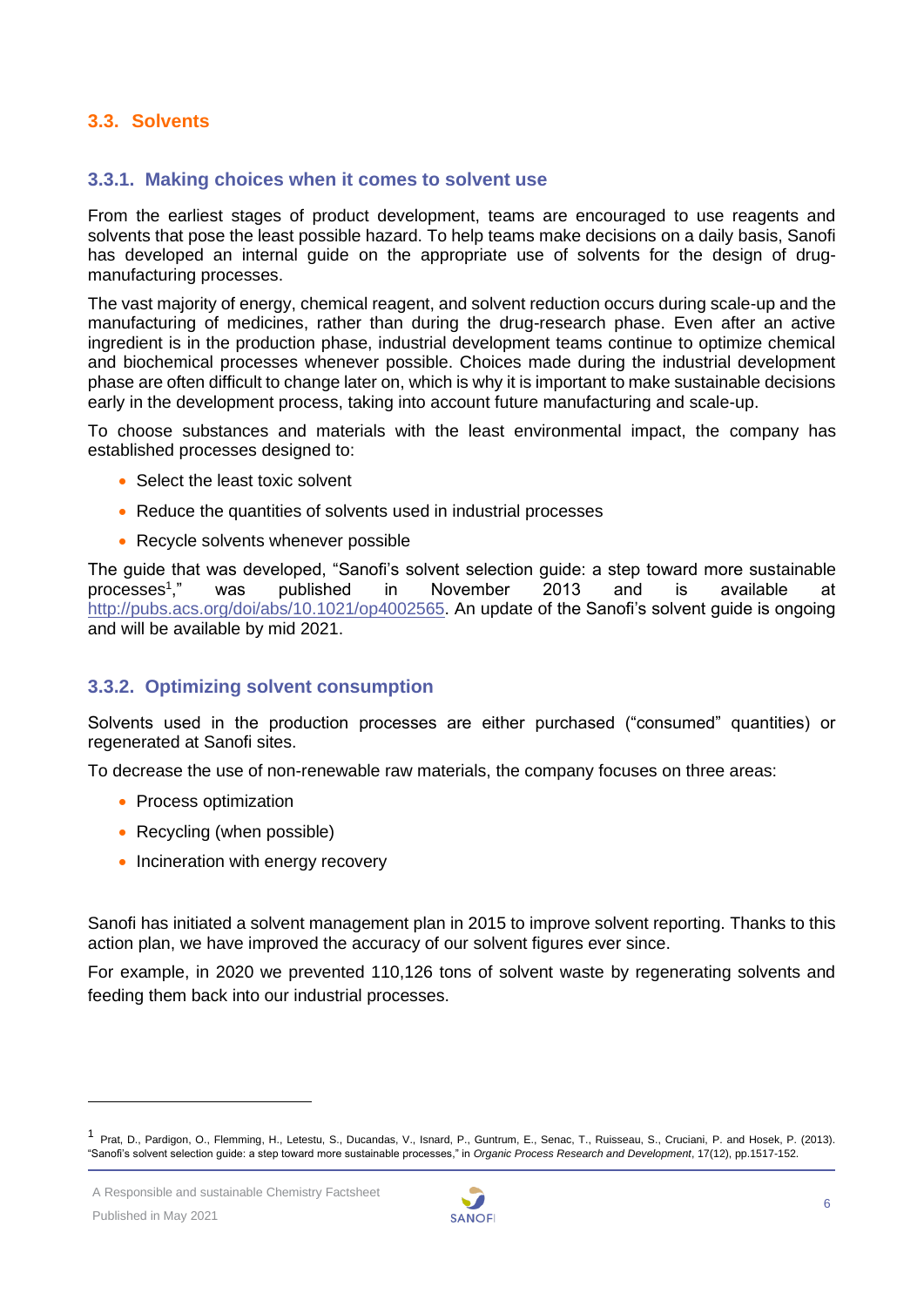## Weight of solvents used and percentage of regenerated solvents

|                                            | 2020    | 2019    |
|--------------------------------------------|---------|---------|
| Solvents used (tons)                       | 178,381 | 184,472 |
| Percentage of regenerated solvents<br>$\%$ | 62      | 62      |

## <span id="page-6-0"></span>**3.4. Reagents**

## **3.4.1. Change for greener reagents**

Depending on the type of chemical conversion to be carried out, the choice of reagents is often limited to products that are toxic to humans and environment, or that are not very safe to use and that can also generate large amount of waste. For example, this is the case of oxidation reactions, reductions, fluorinations, formation of amides.

The best choices of reagents are studied during the development of the processes and the stoichiometries are optimized.

## **3.4.2. Promote catalytic transformations**

Even if reagents generate less waste compared to solvents, it is our duty as recommended by the 12 principles of the green chemistry to implement as much as possible catalytic chemical or enzymatic transformations.

For example, Palladium catalyzed Suzuki type C-C bond formation reactions are very regularly used. In order to not impact the COGs, the recycling of catalysts is studied.

More recently, based on work published in the literature, the application of different reagents for catalytic amidation on our products has been successfully tested. Development work will follow in the coming months.

## <span id="page-6-1"></span>**3.5. Promoting green chemistry within the pharmaceutical industry**

#### **3.5.1. Membership of learned societies**

Sanofi is a member of several learned societies in the chemistry field, including the Société Française de Chimie (SFC) and the American Chemical Society (ACS), among others. Since 2011 Sanofi has taken an active part in a workshop organized by the Union des Industries Chimiques (UIC) on "Chemistry and Sustainable Raw Materials," which focuses on the importance of designing green processes.

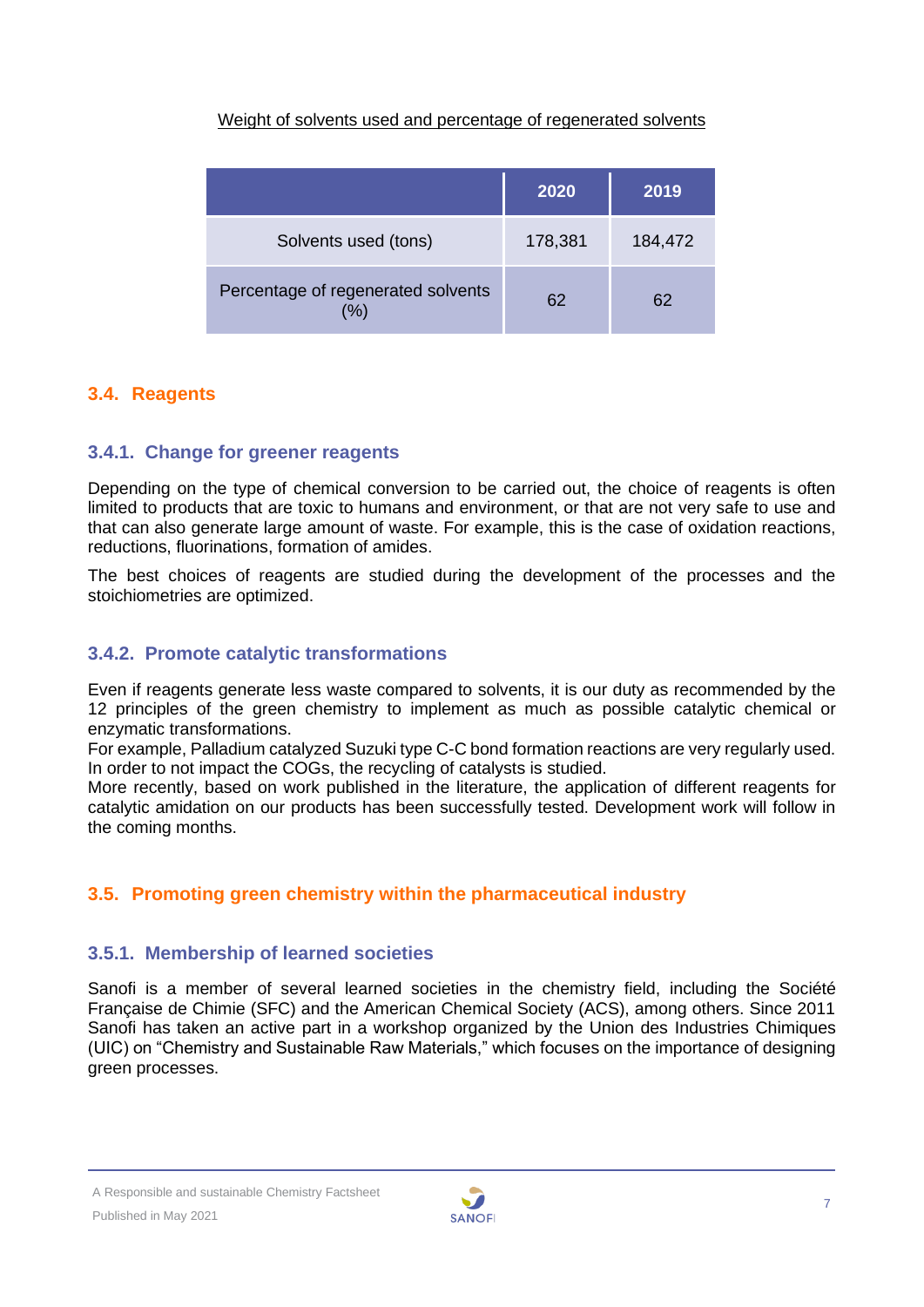## **3.5.2. Our partnership with the ACS-GCI Pharmaceutical Roundtable (ACS-GCI PR)**

Sanofi has joined the ACS-Green Chemistry Institute (GCI)-Pharmaceutical Roundtable, which aims to catalyze the implementation of green chemistry and engineering throughout the pharmaceutical industry globally.

Sanofi has launched various collaborative initiatives in line with these general objectives, including:

- Assessment of PMI improvements for the production of key active pharmaceutical ingredients
- Contribution to the training program developed by the GCI-Pharmaceutical Roundtable in Europe
- Contribution to the current review of the solvent guide with members of the GCI-Pharmaceutical Roundtable

*For more information about the ACS-GCI-Pharmaceutical Roundtable, see:*  <http://portal.acs.org/portal/acs/corg/content?nfpb=true&pageLabel=PPTRANSITIONMAIN&node>

## **3.5.3. The Innovative Medicines Initiative (IMI)-CHEM21 project in Europe**

The discovery of green and sustainable synthesis methodologies is a long-term endeavor. Today, collaborations between academia and pharmaceutical companies provide an opportunity to develop green, safe, and more effective processes to deliver medicines for the 21<sup>st</sup> century.

The Innovative Medicines Initiative (IMI) is a pan-European public-private partnership supported by the European Federation of Pharmaceutical Industries and Associations (EFPIA). It was created in 2007 to bolster the development of better and safer medicines for patients in the European pharmaceutical industry. To find out more about IMI, visit [www.imi.europa.eu.](http://www.imi.europa.eu/)

Sanofi makes the largest contribution of all EFPIA member companies and has contributed more than €5 million over the course of the program.

Sanofi participated as co-coordinator of the IMI-CHEM21 project, which aims to generate a range of technologies to manufacture medicines that are demonstrably more sustainable than existing methods. Six work packages were developed covering chemistry, biochemistry, synthetic biology and education. Each work package has a Sanofi lead scientist and two packages, WP2 and WP4, are co-led by employees from Sanofi Chemistry & Biotechnology Development.

The aim of the Working Package No.2 (WP2) of IMI-CHEM21 was to develop more sustainable chemical process for important chemical transformations.

One objective of this consortium was to use these sustainable methodologies in order to contribute to the development of more efficient and greener process for Essential Medicine molecules manufacture. A decrease in the manufacturing cost was expected making Essential Medicine more accessible to African Continent. Flucytosine was identified as good target molecule (In sub-Saharan Africa around 625000 mortalities per annum (20% of HIV/AIDS related deaths) result from Cryptococcal meningitis (CM) fungal infection. WHO recommends Flucytosine in combination with Amphotericin B for first line treatment of C. Meningitis).

Sanofi studied a new fluorination methodology based on the use of elemental Fluorine gas as electrophilic reagent and continuous process using flow conditions as technology (milli-reactor). As a great achievement, a new, readily scalable method for the direct synthesis of Flucytosine from cytosine using fluorine gas has been developed. A full process to manufacture Flucytosine API has then been designed and pre-industrial studies have been achieved successfully (kg scale) in order to demonstrate the potential of this new methodology.